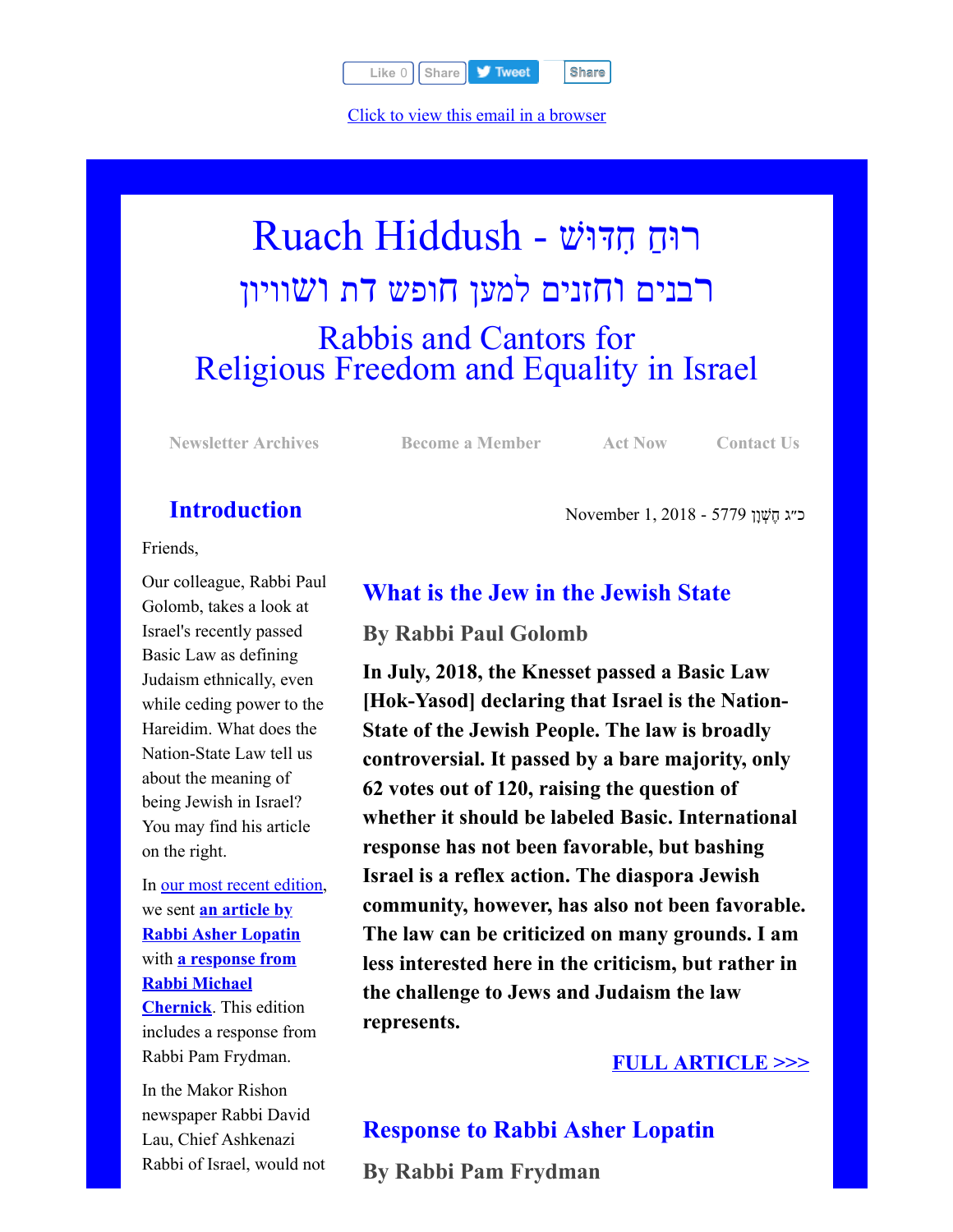refer to Congregation Etz Hayim as a synagogue, but only as a Jewish Center. He did, however, say that Jews were murdered because they were Jews, and were praying.

#### **אבל זה כן בית כנסת?**

*"יהודים נרצחו במקום שעבור הרוצח נחשב מקום עם סממן יהודי בולט. מקום עם ספרי תורה, יהודים עם טליתות, יש שם סידורים, יש שם אנשים שהגיעו לשם לצורך קרבת אלוהים. היות שכך הרוצח הגיע דווקא לשם לרצוח ולא במקום אחר. על זה הכאב והכעס."*

There is widespread public reaction that limiting Judaism in Israel to the Haredim is simply wrong, that when a Jew dies for being Jewish that person is simply a Jew and no other questions need be asked. Typical is the article that appeared in Ynet, which we've highlighted in the column on the right.

#### *b'yedidut,*

Mark H. Levin Editor-in-Chief, Ruach Hiddush

#### **Contact us**

Email: [ruach@hiddush.org](http://cts.vresp.com/c/?FreedomofReligionfor/125c5deae4/325ceb4427/62384d38f0) Phone (US): [415-261-3404](http://cts.vresp.com/c/?FreedomofReligionfor/125c5deae4/325ceb4427/f325c4da41)

**I am not sure that it is ever possible to see sufficiently far into the future to know which techniques or halachot will serve us best. How will we absorb and integrate the latest technology into our Jewish lives when that technology develops to a point that is so far from where we are now that science fiction hasn't glimpsed it yet? How will that halacha evolve in relation to these technologies? We can guess, but in truth, we don't really know.**

**I believe it is important for the non-Orthodox movements of the Jewish people to be allowed thrive and flourish in Israel and not be treated with enmity so that the effects of these movements and the benefits of their teachings and practices can be experienced, absorbed, refuted and so on. We may be surprised to see the effect that Conservative, Reform and other forms Jewish understanding and observance may have in the communities of Israelis who see themselves as secular when they are allowed to experience these non-Orthodox types of Judaism as being acceptable and viable rather than being outlawed and shunned.**

#### **בחייהם ובמותם: רפורמים וקונסרבטיבים הם יהודים**

#### **אטילה שומפלבי**

**אין היגיון, וכאן הטרגדיה שעליה צריך לדבר. כי יהודים רפורמים או קונסרבטיבים הם יהודים. תמיד. בחייהם וגם במותם. כדי שלא נאבד אותם ולא נזכר לבכות עליהם, ובעצם גם על עצמנו, רק כשקורה משהו נורא ואיום - עלינו לנצל את אירוע פיטסבורג לא רק לחשבון נפש, אלא לפעולה. ובפעולה הכוונה לחיסול העליונות הישראלו-אורתודוכסית על היהדות של ,2018 ובמקומה לבנות גשרים של אהבה ורעות, של שיתוף ואחדות. בחיים כמו במוות. בטוב כמו ברע. במורכב כמו בפשוט. תמיד.**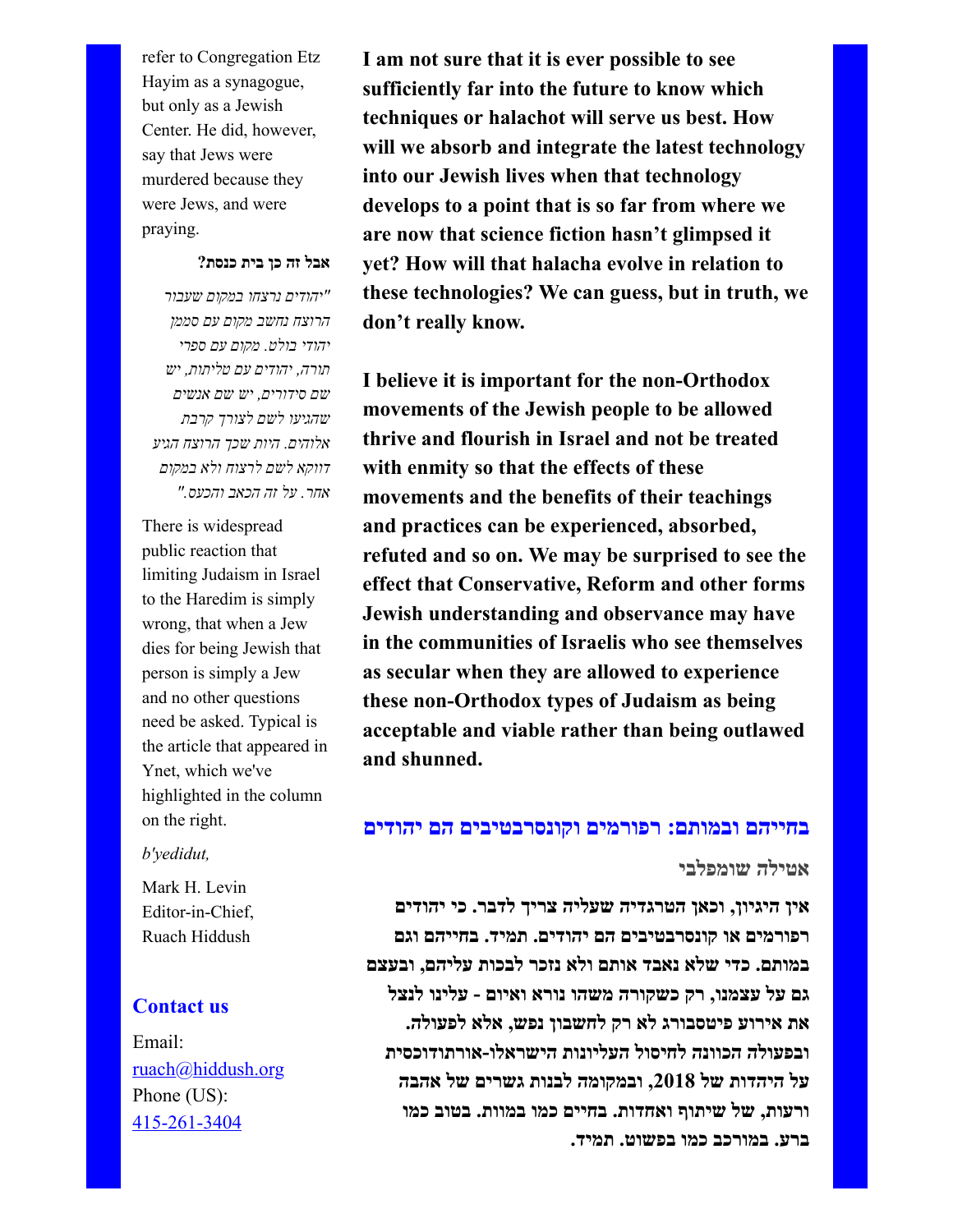Phone (Israel): [054-779-1179](http://cts.vresp.com/c/?FreedomofReligionfor/125c5deae4/325ceb4427/d2713eacf5)

**The article affirms that Reform and Conservative Jews are Jews in every situation in life, living and dying. The remainder affirms that Orthodoxy ought not have a exalted place in Israeli life, and that Israel must build bridges of love and unity with liberal Jews. We are one people bound together.**

## **[FULL ARTICLE >>>](http://cts.vresp.com/c/?FreedomofReligionfor/125c5deae4/325ceb4427/d99acd6d73)**

## **בגלל הקונסרבטיבים: הרבנים הראשיים לא ציינו שהטבח אירע בבית כנסת**

**יקי אדמקר**

**An article in Walla News explained the problem: הרבנים הראשיים לישראל הרב יצחק יוסף והרב דוד לאו פרסמו היום (ראשון) התייחסות לפיגוע הטרור שהתרחש אתמול בבית הכנסת "עץ החיים" בפיטסבורג. עם זאת, נמנעו מלציין בהודעותיהם כי הירי אירע בבית הכנסת בשל העובדה כי מדובר במקום תפילה של הקהילה הקונסרבטיבית. הגישה החרדית שוללת לחלוטין את היהדות הקונסרבטיבית, אך מכירה בחבריה כיהודים.**

#### **[FULL ARTICLE >>>](http://cts.vresp.com/c/?FreedomofReligionfor/125c5deae4/325ceb4427/1d12b73b5b)**

**נתניהו משיב להתייחסות האורתודוקסים לטבח בפיטסבורג: "יהודים נרצחו בבית כנסת"**

#### **אהרן רבינוביץ**

**"יהודים נרצחו בבית כנסת. הם נרצחו על היותם יהודים. המיקום נבחר מפני שהוא בית כנסת. לעולם אין לשכוח זאת. אנו עם אחד". בכך השיב נתניהו לאופן שבו כינו את המקום גורמים אורתודוקסיים בישראל, בהם הרב הראשי לישראל, ישראל דוד לאו. דבריו של נתניהו מגיעים בין היתר על רקע המשבר המתמשך בין ישראל לבין היהדות הרפורמית והקונסרבטיבית בארה"ב.**

*"Jews were murdered in a synagogue. They were murdered for being Jews. The location was chosen because it is a synagogue. This can never be*